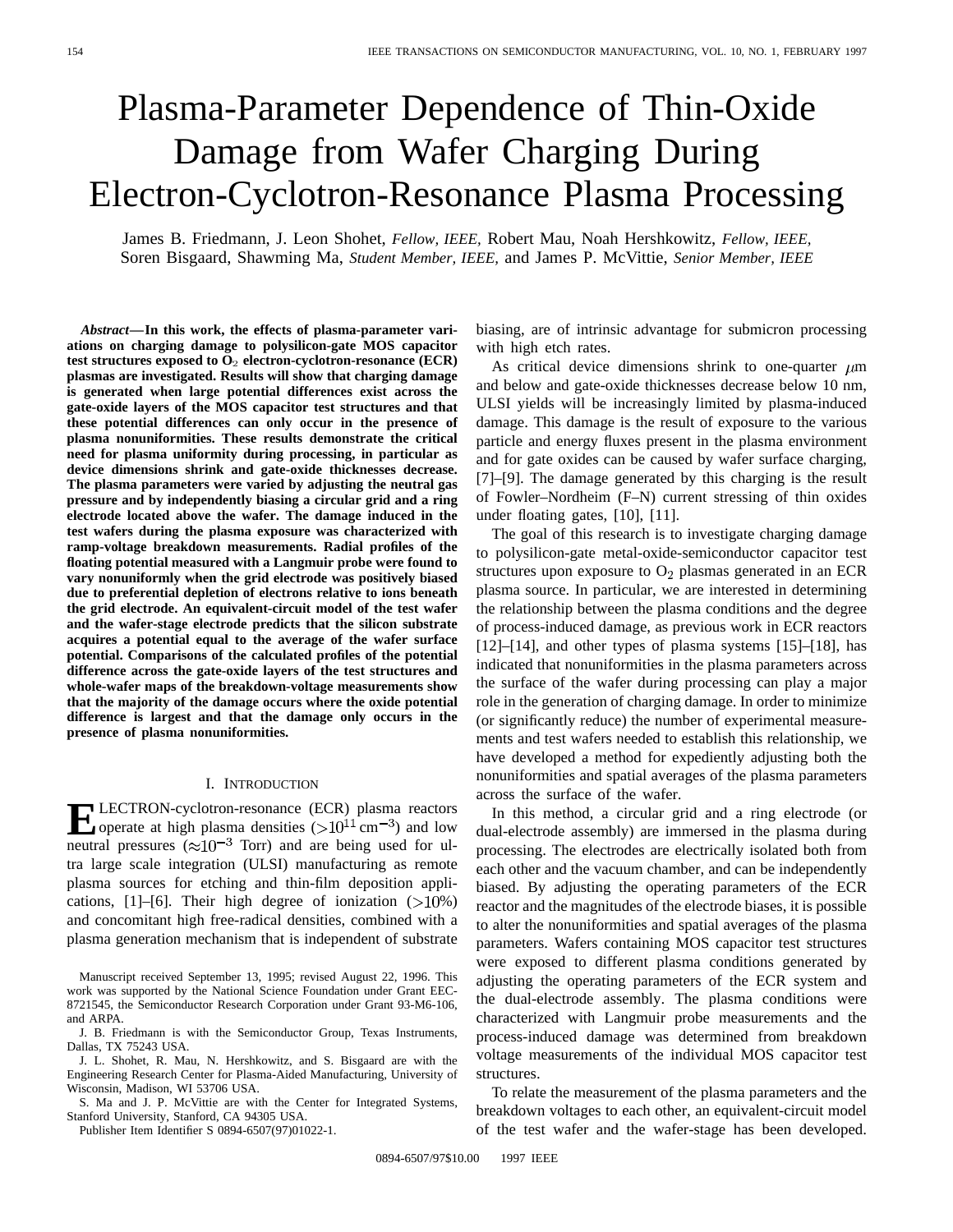

Fig. 1. The electron-cyclotron-resonance plasma etching system.

This model shows that the potential of the silicon substrate is approximately equal to the average potential across the surface of the wafer and allows the potential difference across the gate-oxide layers of the test structures to be calculated. When the calculated profiles of the oxide potential difference are compared with whole-wafer maps of the breakdownvoltage measurements, the maximum damage is seen to occur where the oxide potential difference is largest, but only in the presence of plasma nonuniformities.

## II. EXPERIMENTAL SETUP

# *A. Description of the ECR Plasma Source and Langmuir Probe Diagnostic*

The ECR plasma etching system employed in this research consists of a source region where the electron cyclotron resonance is maintained and a downstream target region where the wafer may be positioned for etching (see Fig. 1). The ECR source is commercially manufactured (ASTeX model S-1500i) and consists of a 1.5 kW 2.45 GHz microwave power supply, vacuum chamber, waveguide, rectangular-to-circular microwave mode converter (TE<sub>10</sub> to TM $_{01}$ ), magnet power supplies, and a pair of magnets arranged in a magnetic-mirror configuration. An anodized aluminum liner is positioned inside the source region, reducing sputtering of the stainless steel reactor walls and providing an electrically floating boundary to the plasma. The downstream vacuum chamber includes a loadlock and a magnetically coupled linear feed-through to reduce contamination while transferring wafers into and out of the system. Once in the system, wafers rest on a stage which has provisions for applying rf power, electrostatic clamping, and helium backside cooling to the wafer. In addition, the position of the sample stage can be varied along the axis of the system.

Gas is introduced into the system with mass flow controllers through a gas-distribution ring near the microwave window. The chamber pressure is monitored in the source and downstream regions with capacitance manometers. The system is pumped by a Leybold turbomolecular pump with a pumping speed of 1000 l/s. The operating pressure ranges from  $0.5-10$ mTorr with gas flow rates of up to 100 sccm per gas. A throttle valve located at the throat of the turbomolecular pump provides for independent control of the operating pressure and the gas flow rates.

Probe data was taken with a data-acquisition system consisting of a personal computer, a 12-b data-acquisition board, a probe-driver circuit, and the Langmuir probe. The probedriver circuitry provides a voltage in the range of  $\pm 125$  V and is controlled by the computer via a 12-b digital-to-analog converter, yielding a voltage resolution of 61 mV. The probe current is determined by passing the current through a resistor, which is chosen to produce a  $\pm 10$ -V signal at full-scale current. This voltage is delivered to a 12-b analog-to-digital converter through an isolation stage. When the resistor is 100  $\Omega$ , the full-scale current range is  $\pm 100$  mA and the current resolution is 49  $\mu$ A. The probe driver is designed so that the voltage at the probe tip is not affected by the voltage drop across the current-sensing resistor. The tips of the Langmuir probe were planar with a diameter of  $1/8$  in. and made from stainless steel (which proved to be the best material for use in an oxygen plasma environment, as probe tips made of tungsten and tantalum quickly developed an oxidized surface layer). Probe traces were analyzed using a nonlinear fitting algorithm which has been described previously [19]. In this algorithm, a two-temperature Maxwellian model is used to fit the data and determine the plasma potential, electron temperatures and current ratio of the two Maxwellian electron distributions. The floating potential is determined directly from the data as the voltage where the probe current is zero. The ion current is found by fitting the data in the ion-saturation region of the probe trace using a square-root dependence for the probe voltage, while the electron current is found after the fitted ion current is subtracted from the probe trace. The plasma density is determined using the fitted ion-saturation current and electron temperatures.

## *B. Wafer Test Structure and Measurements*

The damage test structures used in this work were polysilicon-gate MOS capacitors. A diagram of the test structure is shown in Fig. 2. This type of capacitor test structure, commonly called an "antenna," (but more aptly described as a "charge collector") consists of a conductor (gate) which extends over both a thin gate oxide and a thick field oxide. Its purpose is to simulate the charge collection of a floating interconnect connected to the gate of a MOS transistor. Consequently, the thin-oxide area  $(A<sub>a</sub>)$  is usually kept small, near that of a minimum-sized transistor gate, while the area of the polysilicon antenna  $(A_f)$ , which is the portion of the polysilicon on top of the thick field oxide, is made much larger than the thin-oxide area. Often antenna structures are characterized by the ratio  $A_f/A_g$ , with values between  $10<sup>4</sup>$ – $10<sup>5</sup>$  typically quoted as the minimum ratio before evident charging damage is allowed for a given process.

The MOS capacitor antenna structures were fabricated on ntype Si wafers with a diameter of ten centimeters, a resistivity of 5  $\Omega$ -cm, and a crystal orientation of  $\langle 100 \rangle$ . The fabrication process consisted of: 1) wet oxidation of the thick field oxide at 1000  $\rm{^{\circ}C}$ ; 2) photoresist deposition and lithography patterning of the active area of the capacitor gate; 3) buffered HF etch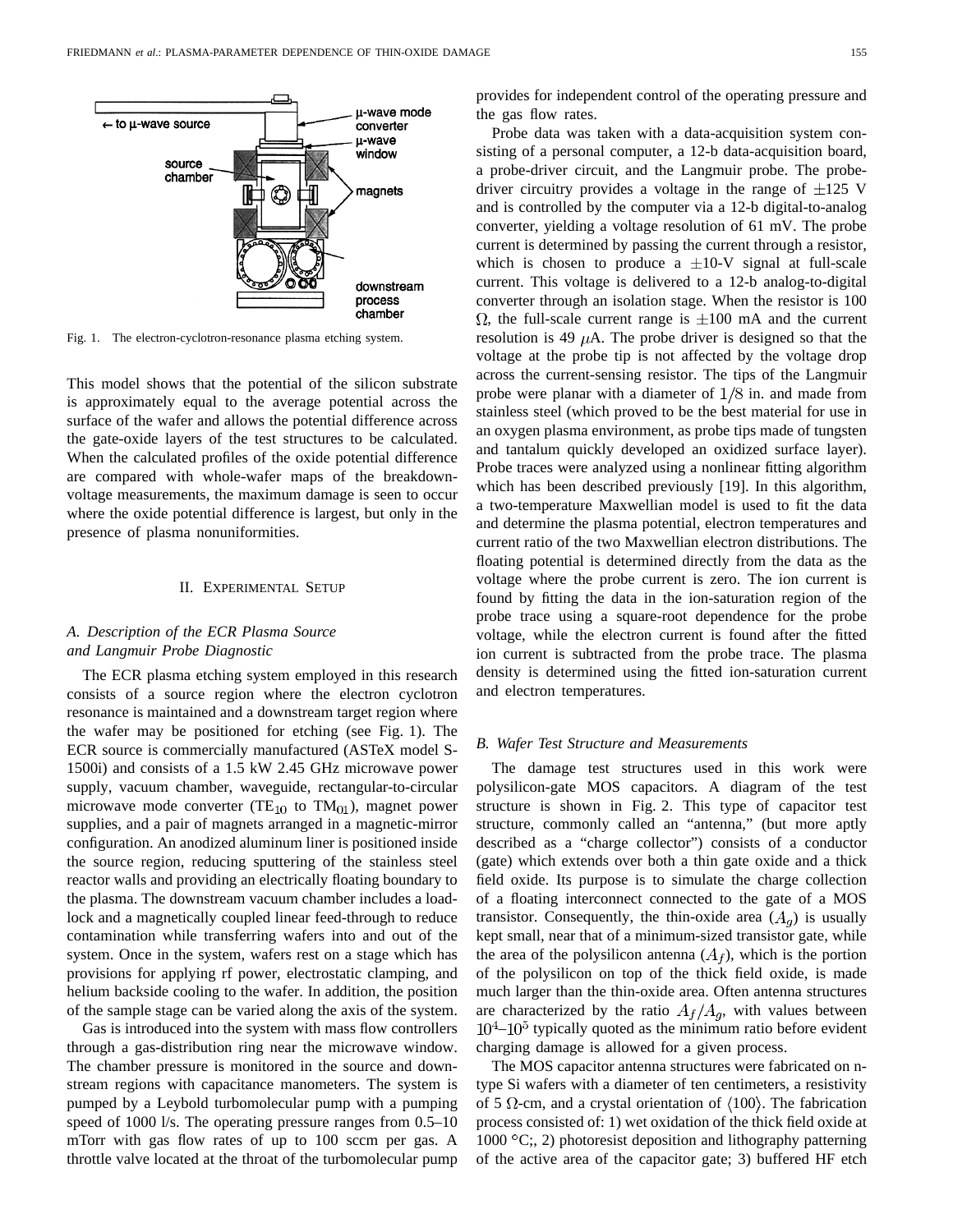

Fig. 2. Cross section and top view of the MOS capacitor test structure showing the Si substrate, field and gate oxides, and the polysilicon gate. Also indicated are:  $t_f$ , the thickness of the field oxide,  $t_g$ , gate-oxide thickness,  $A_f$ , the area of the polysilicon that is over field-oxide, and  $A_g$ , the area of the polysilicon covering the gate oxide.

of the future thin-oxide area to avoid any plasma damage to the Si substrate; 4) thin-oxide growth at 850  $^{\circ}$ C; 5) blanket deposition of the polysilicon followed by a n-type doping and two hour annealing step at 900  $^{\circ}$ C; 6) photoresist deposition and lithography patterning of the polysilicon gate; and 7) wet etching to define the polysilicon gate.

The polysilicon charge-collecting area  $(A_f)$  varied from 0.064–0.4 mm<sup>2</sup> with two different gate oxide areas  $(A<sub>a</sub>)$  of  $6 \times 6 \mu m^2$  and  $20 \times 20 \mu m^2$ . Given these values, the antenna ratio varies from 16–1,000 for the  $20 \times 20 \mu m^2$  gate and from 178–11 111 for the  $6 \times 6 \mu m^2$  gate. In addition the gate-oxide thickness  $(t_q)$  is 10 nm and the field-oxide thickness  $(t_f)$ is 500 nm. Note that the gate oxide is fully covered, and thus protected from direct ultraviolet radiation and electron bombardment from the plasma. On a single die, there are 11 different antenna sizes for each different gate-oxide area  $(20 \times 20$  and  $6 \times 6)$ . Each of these combinations of antenna size and gate-oxide area consists of ten identical capacitors. Within a die there are  $11 \times 2 \times 10 = 220$  capacitors. Each wafer consists of 84 die (actually 42 exposures of two duplicate patterns) giving a total of 18 480 test structures per wafer.

Damage is produced in the test structures by exposing the fully processed wafers to a plasma environment. The plasmas were generated in the ECR system using  $O_2$  as the feed gas. In this situation, the primary role of the plasma is to provide a source of charged particles to the wafer surface.

The plasma-induced damage is assessed with ramp-voltage measurements of the test structures. The result of this measurement is a current-voltage  $(I-V)$  characteristic of the device under test. The  $I-V$  trace is obtained by applying a linear voltage ramp to the gate of the test structure and measuring the current flowing through the circuit. A typical voltage ramp rate is about one to two volts per second. Quantitative data obtained from the ramp-voltage technique include the capacitor breakdown voltage  $(V_{bd})$  and leakage current  $(I_{leakage})$ . The breakdown voltage may be defined either as 1) the "run-away" voltage where the current increases by a factor of ten for a gate voltage increase of less than 0.1 V, or 2) the gate voltage when the current reaches 1  $\mu$ A. The second definition, which is used in this work, is more commonly used in industrial applications because a transistor will definitely not work if this condition is reached at gate voltages relevant to normal device operation. The degree



Fig. 3. Diagram of dual electrode assembly used to control the radial plasma uniformity. The ring and grid electrode are biased independently with external power supplies.

of damage for a processed test wafer was defined as the percentage of test structures with low (or "early") breakdown voltages below five volts.

## *C. Dual-Electrode Assembly*

A diagram of the dual-electrode assembly which was used to modify the plasma uniformity is shown in Fig. 3. It consists of two separate electrodes (a solid ring and a circular grid) which are positioned over the wafer stage as shown. The ring was mounted 50 mm above the wafer stage and has an inner diameter of 98 mm and an outer diameter of 127 mm. The grid was mounted 50 mm above the ring and has a diameter of 45 mm. The grid material is 90% transparent and made from stainless-steel wire (0.13 mm in diameter) with a grid spacing (distance between adjacent grid wires) of 1.04 mm.

Two ceramic supports (50 mm in length) were used to electrically isolate the ring and grid from each other and from the wafer stage. Electrical isolation of the ring and grid electrodes with the ceramic supports is necessary so that the electrodes may be independently biased during operation. External connections are made to each electrode with insulated wires which are attached, at one end, to a BNC vacuum feedthrough, and, at the other end, to one of the electrodes.

#### III. EXPERIMENTAL DESIGN

In order to investigate the effects of plasma-parameter variations on plasma-induced damage to MOS capacitor test structures, a two-step investigation was used. First the plasma nonuniformity generated by the dual-electrode assembly for various combinations of operating parameters was characterized. This consisted of 1) varying three parameters (pressure, grid bias, and ring bias) according to a three-factor twolevel factorial design [20], 2) measuring radial profiles of the plasma parameters with a Langmuir probe; and 3) subsequently analyzing the probe data to characterize the spatial averages and standard deviations (nonuniformities) of the plasma parameters. In the second step, test wafers were exposed to the same combinations of settings investigated in the plasma-characterization step. Processing time was now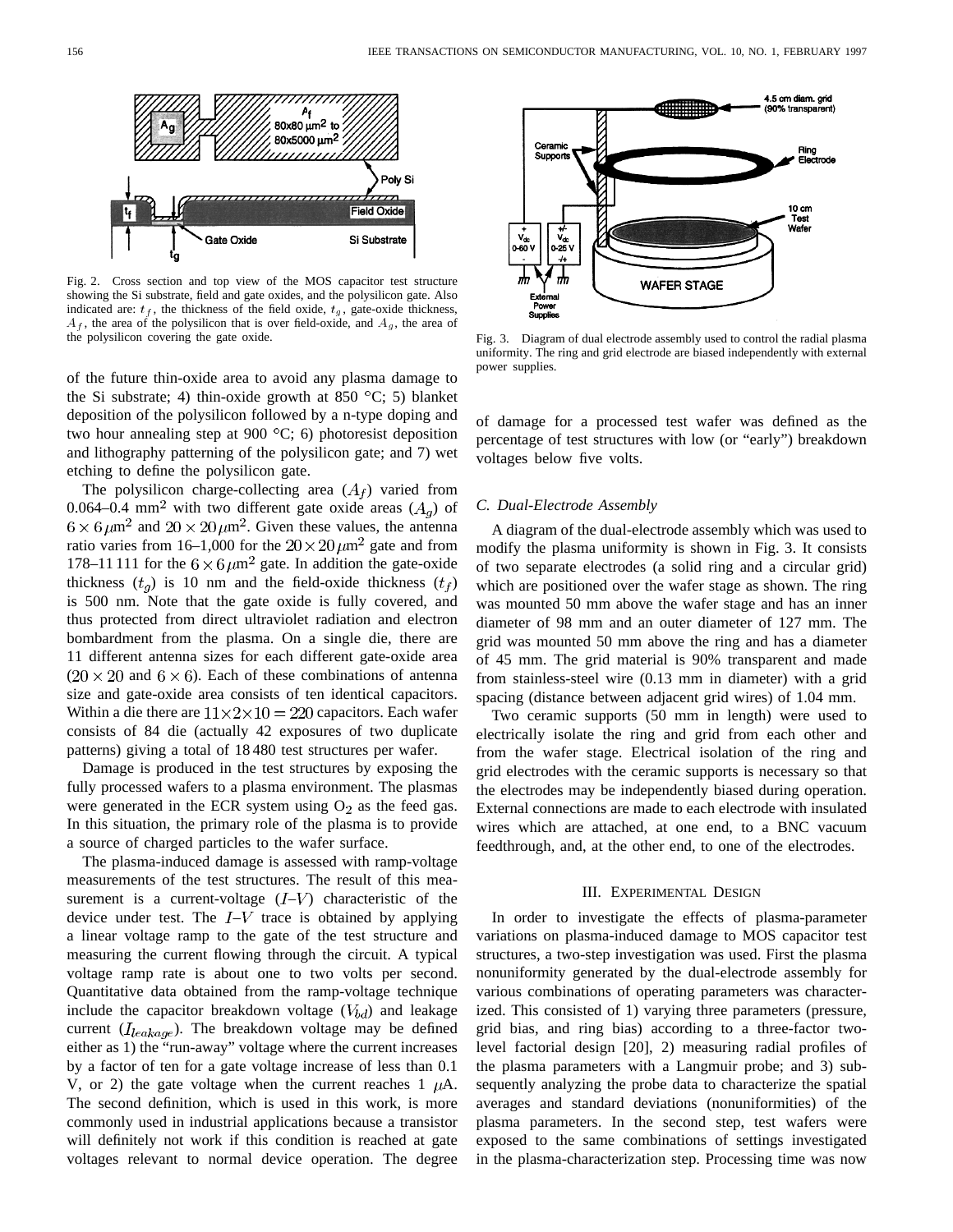#### TABLE I

DESIGN TABLE FOR STEP I OF THE WAFER EXPOSURE EXPERIMENT. THE EXPERIMENTAL DESIGN IS A TWO-LEVEL THREE-FACTOR FULL FACTORIAL IN RANDOM RUN ORDER. RADIAL LANGMUIR PROBE SCANS WERE MEASURED FOR ALL OF THE POSSIBLE COMBINATIONS OF PRESSURE, GRID BIAS, AND RING BIAS LISTED ABOVE. IN ADDITION, THE MICROWAVE POWER WAS HELD FIXED AT 1000 W AND THE GAS FLOW RATE WAS ADJUSTED WITH THE PRESSURE AND WAS 14 SCCM FOR 0.5 MTORR AND 28 SCCM FOR 2.0 MTORR

| Standard<br>Order | Pressure<br>(mT <sub>OT</sub> ) | Grid Bias<br>(Volts) | <b>Ring Bias</b><br>(Volts) |
|-------------------|---------------------------------|----------------------|-----------------------------|
| 1                 | 0.5                             | Ω                    | $-25$                       |
| 2                 | 2.0                             | 0                    | $-25$                       |
| 3                 | 0.5                             | 60                   | $-25$                       |
| 4                 | 2.0                             | 60                   | $-25$                       |
| 5                 | 0.5                             | o                    | +25                         |
| 6                 | 2.0                             | Ω                    | $+25$                       |
| 7                 | 0.5                             | 60                   | $+25$                       |
| 8                 | 2.0                             | 60                   | $+25$                       |

added as an additional factor, and the experimental design was thus a four-factor, two-level fractional factorial [20]. After processing, breakdown-voltage measurements of the test wafer were performed to determine the degree and location of the plasma-induced damage. The measurements of the plasma nonuniformity and the plasma-induced damage were then compared, and this analysis is described below after the results of both of the steps are presented.

The two-step process was needed because it was not possible to take probe measurements during exposure of the test wafers. A radial scan with the Langmuir probe took between five and ten minutes to complete, which is on the order of the processing time. Moving the probe across the test wafer on this time scale could greatly influence the damage results. To compensate for any process drift between the probe measurements and the wafer exposure, two radial profiles were measured, one before a wafer was processed and one afterwards. The results of the radial probe scans were then averaged to obtain values for the conditions during processing. Typically, the drift of the plasma parameters from before to after processing was less than five percent. Note that the plasma was shut off when a wafer was being transferred into and out of the system. In addition, during the wafer exposure, the Langmuir probe was withdrawn from the plasma.

The statistical experimental design for the characterization of the plasma nonuniformity (Step I) was a two-level threefactor full-factorial design with pressure, grid bias and ring bias as the factors. The design table for Step I is shown in Table I. The factor levels were 0.50 mTorr (low) and 2.00 mTorr (high) for pressure, 0 V (low) and 60 V (high) for grid bias, and  $-25$  V (low) and  $+25$  V (high) for ring bias. The microwave power was held constant and was set to 1000 W. The process gas was oxygen. In addition, the value of the gas flow rate was adjusted in combination with the pressure because of pumping-speed limitations, and was 14 sccm at 0.50 mTorr and 28 sccm at 2.0 mTorr. The radial scans with the Langmuir probe consisted of eleven measurements taken between  $r = -5.00$  and  $r = +5.00$  cm at intervals of 1.00 cm. In addition, the probe tip was positioned one centimeter above the surface of the wafer and the probe shaft was leveled

DESIGN TABLE FOR STEP II OF THE WAFER EXPOSURE EXPERIMENT. THE EXPERIMENTAL DESIGN IS A TWO-LEVEL FOUR-FACTOR FRACTIONAL FACTORIAL IN RANDOM RUN ORDER. TEST WAFERS CONTAINING THE MOS CAPACITOR ANTENNA TEST STRUCTURES WERE EXPOSED TO ALL OF THE COMBINATIONS OF PRESSURE, GRID BIAS, RING BIAS, AND PROCESSING TIME LISTED ABOVE. IN ADDITION, THE MICROWAVE POWER WAS HELD FIXED AT 1000 W, THE RF POWER APPLIED TO THE WAFER STAGE WAS SET AT 50 W, AND THE GAS FLOW RATE WAS ADJUSTED WITH THE PRESSURE

AND WAS 14 SCCM FOR 0.5 MTORR AND 28 SCCM FOR 2.0 MTORR

| Standard<br>Order | Pressure<br>(mT <sub>OT</sub> ) | <b>Grid Bias</b><br>(Volts) | <b>Ring Bias</b><br>(Volts) | Process<br>Time (min.) |
|-------------------|---------------------------------|-----------------------------|-----------------------------|------------------------|
|                   | 0.5                             | 0                           | $-25$                       |                        |
| 2                 | 2.0                             | 0                           | $-25$                       | 8                      |
| 3                 | 0.5                             | 60                          | $-25$                       | 8                      |
| 4                 | 2.0                             | 60                          | $-25$                       |                        |
| 5                 | 0.5                             | 0                           | $+25$                       | 8                      |
| 6                 | 2.0                             | 0                           | $+25$                       |                        |
| 7                 | 0.5                             | 60                          | $+25$                       |                        |
| ጸ                 | 2.0                             | 60                          | $+25$                       | Ջ                      |

horizontally so that the vertical separation between the probe tip and the wafer remained constant.

During wafer exposure (Step II), processing time was added as a fourth experimental factor in addition to pressure, grid bias and ring bias. The factor levels for the processing time were 4 and 8 min. A full factorial design, using the four factors at two levels, would have required 16 runs. However, to keep the number of wafers consumed at a manageable level, only one half of the possible combinations of different factor levels was used. The actual combinations used were chosen according to a fractional-factorial procedure in which the level of the fourth variable (processing time) was determined by the levels of the three other factors [20]. The design table for Step II is shown in Table II. All of the other system parameters (power, gas flow rates, magnetic field configuration, etc.) were the same as in Step I, except for the rf power applied to the wafer stage, which was set at 50 W during the wafer exposures.

## IV. RESULTS AND DISCUSSION

## *A. Plasma-Parameter and Breakdown-Voltage Measurements*

Radial profiles of the plasma parameters (plasma and floating potentials, electron temperature, and plasma density) were generated and characterized in terms of their averages and standard deviations. Both the standard deviation and the data range (maximum minus minimum) could be used as a measure of the profile nonuniformity. Empirically, we have observed that the ratio of the standard deviation to the data range varies in the same manner and therefore these two quantities provide essentially the same information about the nonuniformity of the plasma-parameter profiles. We have used the standard deviation of the profile to gauge the nonuniformity because it takes into account all of the data from a profile and is thus less sensitive to abnormally high or low observations (noise).

The averages and nonuniformities of the plasma parameters measured at the different experimental combinations varied over a wide range. Extreme cases (the most uniform and most nonuniform examples) of the plasma-potential, floating-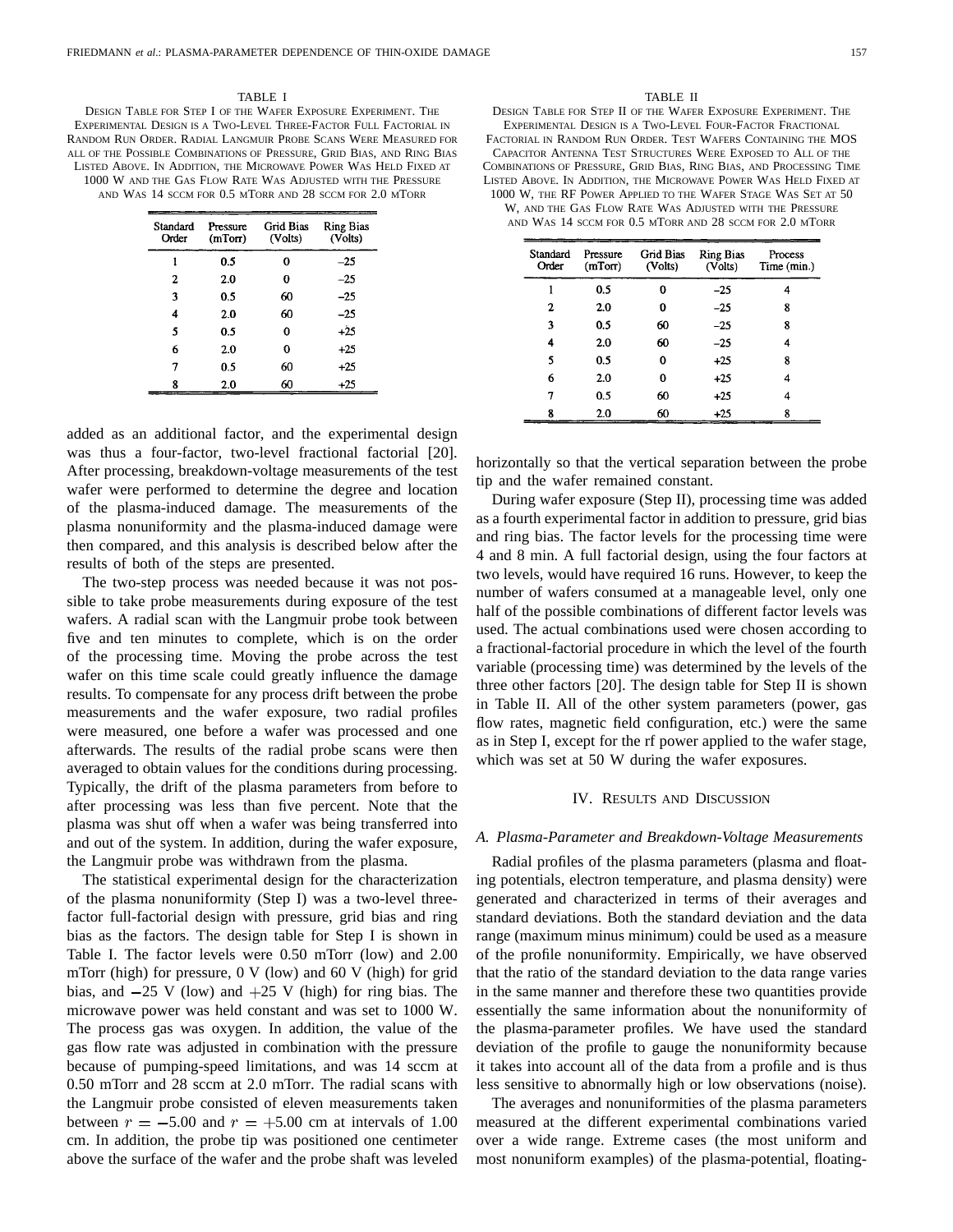

Fig. 4. Extreme cases of (a) plasma-potential, (b) floating-potential, (c) electron-temperature, and (d) plasma-density nonuniformity generated with the dual-electrode assembly during Step I of the wafer-exposure experiments. The processing conditions (pressure, grid bias, and ring bias) for the dual-electrode assembly for each condition are indicated in each figure.

potential, electron-temperature, and plasma-density profiles can be seen in Fig. 4(a)–(d), respectively. The standard deviation of the plasma-potential profiles ranged from 0.20–3.9 V, while the average of the plasma-potential profile data ranged from 12.1–58.6 V. The extreme values of the averages and standard deviations for the other plasma parameters are given in Table III. Note that, in general, the average and standard deviation for each parameter are not strongly correlated; a high profile average does not imply that the profile nonuniformity is large (and vice versa).

A detailed discussion of the relationship between the experimental factors (ECR system pressure and electrode biases) and the radial profiles of the plasma parameters is provided by Friedmann [21]. Some of the most important effects include: 1) an inverse relationship between the pressure and the electron temperature based on the need to maintain the balance between the rates of ion creation and loss in steady state [22]; 2) an increase in the average plasma potential in response to increases in the electrode biases in order to reach a steady state limit for the loss of electrons to the other plasma boundaries; 3) a decrease in the plasma density below the grid as the grid bias is increased and the electron current collected by the grid increases, and iv) an increase in the nonuniformity of the plasma-potential profiles as the potential difference between the grid and ring electrodes increases. The nonuniformity in the plasma potential is set up because of the different potentials

TABLE III CORRELATION COEFFICIENTS BETWEEN THE EARLY BREAKDOWN PERCENTAGES AND (a) THE NONUNIFORMITIES OF THE PLASMA-PARAMETER PROFILES; (b) THE SPATIAL AVERAGES OF THE PLASMA-PARAMETERS

| Nonuniformity of Profiles   | Minimum                                                              | Maximum                                                        |  |  |
|-----------------------------|----------------------------------------------------------------------|----------------------------------------------------------------|--|--|
| Plasma Potential            | 0.20V                                                                | 3.9 V                                                          |  |  |
| <b>Floating Potential</b>   | 1.5 V                                                                | 18.4 V                                                         |  |  |
| <b>Electron Temperature</b> | 0.25 eV                                                              | 1.4eV                                                          |  |  |
| Plasma Density              |                                                                      | $1.7x10^{10}$ cm $^{-3}$ 3.2x10 <sup>10</sup> cm <sup>-3</sup> |  |  |
| (a)                         |                                                                      |                                                                |  |  |
|                             |                                                                      |                                                                |  |  |
| Profile Average             | Minimum                                                              | Maximum                                                        |  |  |
| Plasma Potential            | 12.1 V                                                               | 58.6 V                                                         |  |  |
| <b>Floating Potential</b>   | -7.5 V                                                               | 28.1 V                                                         |  |  |
| Electron Temperature        | 2.6eV                                                                | 6.4 eV                                                         |  |  |
| Plasma Density              | $2.5x10^{10}$ cm <sup>-3</sup> 1.9x10 <sup>11</sup> cm <sup>-3</sup> |                                                                |  |  |

(and resulting radial electric field) between magnetic field lines that are in contact with the ring electrode and field lines that are in contact with the grid.

The processed test wafers, which were exposed to the same conditions for which the Langmuir probe data was obtained, were characterized with breakdown-voltage measurements and cumulative-percentage plots of the breakdown voltage to determine the early breakdown percentage (as described above). For the test structures with the largest field-oxide area  $(80 \times$  $5000 \,\mu\text{m}^2$ ) which should show damage first, the extreme levels of damage observed from the wafer exposures were 0 and 39%. In terms of operating conditions, the minimum damage was observed at a pressure of 2.0 mTorr, a grid bias of 0 V, a ring bias of  $-25$  V, and a processing time of 4 min. The operating conditions at which the maximum damage level occurred were a pressure of 0.5 mTorr, a grid bias of 60 V, a ring bias of  $-25$  V, and a processing time of 8 min. Plots of the cumulative percentage of the breakdown voltages of the test structures with the largest antenna ratios from these two different wafer exposures are shown in Fig. 5.

## *B. Statistical Correlations Between Damage Data and Plasma Measurements*

Statistical correlation coefficients between the spatial averages and standard deviations of the plasma-parameter profiles and the early breakdown percentages have been calculated and are listed in Table IV. The largest correlation coefficients (approximately 0.9) are between the early breakdown percentage and both the plasma-potential and the floating-potential nonuniformity. These are strong positive correlations which suggest that the early breakdown damage is greater when the plasma-potential and/or floating-potential nonuniformities are greater. The correlations with the remaining nonuniformities are almost as strong as the correlation with the plasmapotential nonuniformity.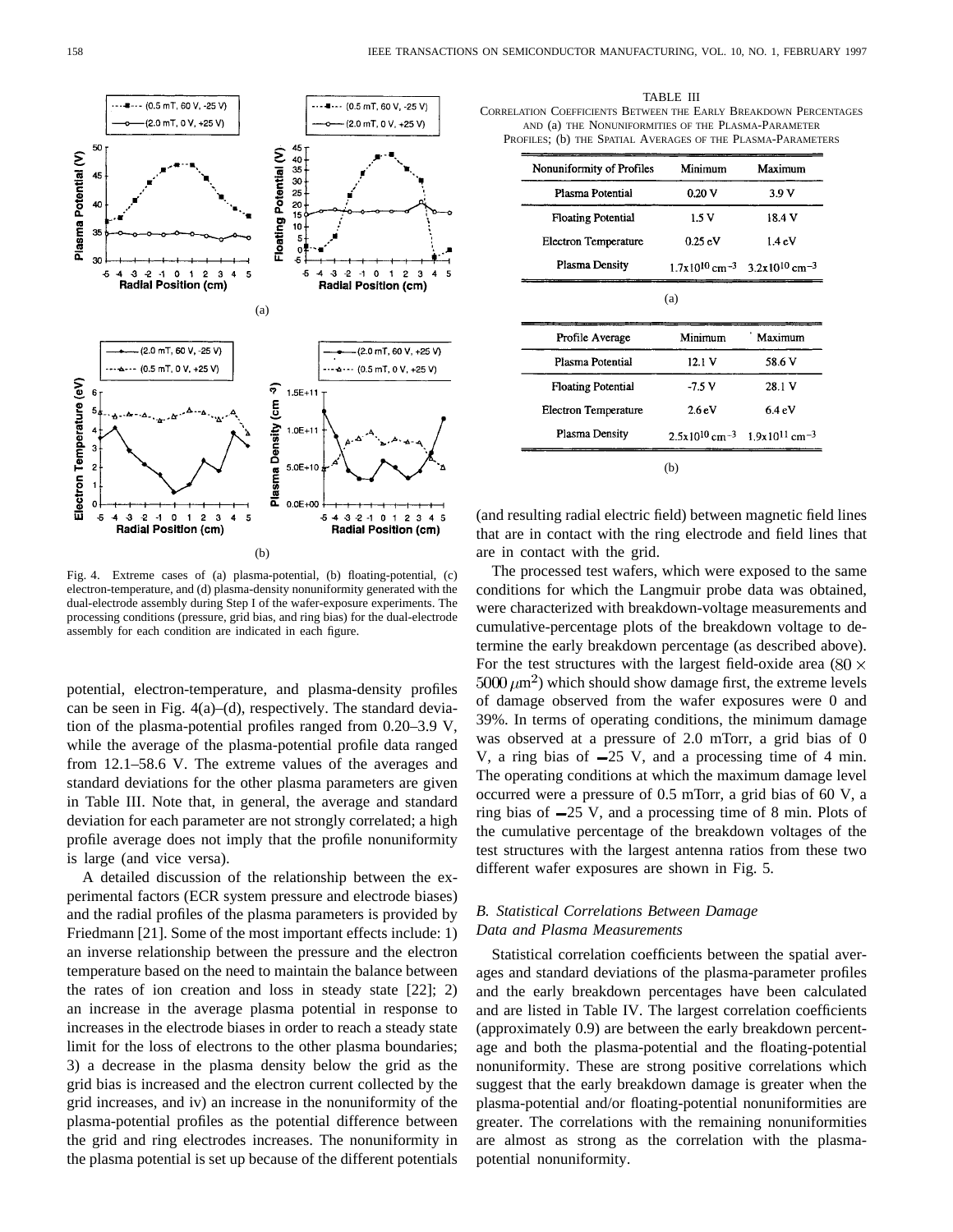

Fig. 5. Cumulative-percentage breakdown-voltage distributions of the test wafers from Step II of the wafer-exposure experiment which showed the minimum and maximum levels of damage. The processing conditions for the wafers are indicated in the legend.

| <b>TABLE IV</b>                                         |
|---------------------------------------------------------|
| MINIMUM AND MAXIMUM VALUES OF THE NONUNIFORMITY (a)     |
| AND AVERAGES (b) OF THE PLASMA-PARAMETER PROFILES       |
| GENERATED BY THE DUAL-ELECTRODE ASSEMBLY. THE DATA WAS  |
| MEASURED DURING STEP I OF THE WAFER-EXPOSURE EXPERIMENT |
|                                                         |

| Plasma Parameter          | Correlation Coefficient between<br>Spatial Average of Plasma-Parameter<br>Profile and Early Breakdown Percentage |
|---------------------------|------------------------------------------------------------------------------------------------------------------|
| Plasma Potential          | 0.39                                                                                                             |
| Electron Temperature      | 0.67                                                                                                             |
| Plasma Density            | -0.60                                                                                                            |
| <b>Floating Potential</b> | 0.46                                                                                                             |
|                           | (a)                                                                                                              |
| PlasmaParameter           | Correlation Coefficient between<br>Nonuniformity of Plasma-Parameter<br>Profile and Early Breakdown Percentage   |
| Plasma Potential          | 0.93                                                                                                             |
| Electron Temperature      | 0.80                                                                                                             |
|                           |                                                                                                                  |
| Plasma Density            | $-0.73$                                                                                                          |
| Floating Potential        | 0.88                                                                                                             |

The smallest correlation coefficient (0.39) is between the early breakdown percentage and the average plasma potential. That the early breakdown damage is more strongly related to the nonuniformity of the plasma-potential profiles than to the spatial average of the plasma-potential profiles can be demonstrated graphically, as shown in Fig. 6. In this plot the four plasma-potential profiles taken with a grid bias of 60 V are shown. These profiles were chosen because the largest degree of early breakdown damage and plasmapotential nonuniformity were observed when the grid was set at the 60 V level. The averages of the plasma-potential profiles



Fig. 6. The plasma-potential profiles measured when the grid bias was set at 60 V are shown. The early breakdown percentages for wafers exposed to these conditions and the calculated standard deviation of the profiles are shown in the legend. As can be seen, the damage scales with the plasma-potential nonuniformity of the profiles and not with the average plasma potential.

are evident from their location along the voltage (vertical) axis of the plots. The standard deviations of the profiles  $(\Delta V_p)$  as well as the early breakdown percentages (% $V_{bd}$ ) of the test wafers exposed to these conditions are indicated at the top of Fig. 6. As can be seen, the damage level correlates with the plasma-potential nonuniformity and not with the average of the plasma-potential profile. This observation is also valid for the floating potential profiles.

#### *C. Variation of Charging Conditions Across the Wafer Surface*

Charge build-up on the gates of the MOS capacitor test structures produces potential differences across the gate oxide that result in F–N tunneling current flow through that gateoxide layer. This current degrades the quality of the oxide and can eventually lead to dielectric breakdown [23]. In a plasma environment, this charge build-up may be caused by local differences in the ion and electron currents to the individual gates of the test strucutres [24]. To see if the damage observed in our experiments can be explained in this manner, we will investigate the charging that exists across the surface of the wafer during processing, so as to determine whether there are locations on the wafer where charging damage could occur.

One indication of how the local charging conditions are changing is provided by examination of the floating-potential profiles generated from the Langmuir probe measurements. By definition, the floating potential is the potential at which the ion and electron currents to the probe are balanced. Therefore, the floating potential will vary in response to changes in these two current components. The values of the ion and electron currents to the Langmuir probe are functions of the local plasma density and the electron temperature. The electron current also depends on the ratio of the difference between the plasma potential  $(V_p)$  and the probe bias  $(V_B)$  to the electron temperature  $(T_e)$ ,  $(V_p - V_f)/T_e$ . This ratio determines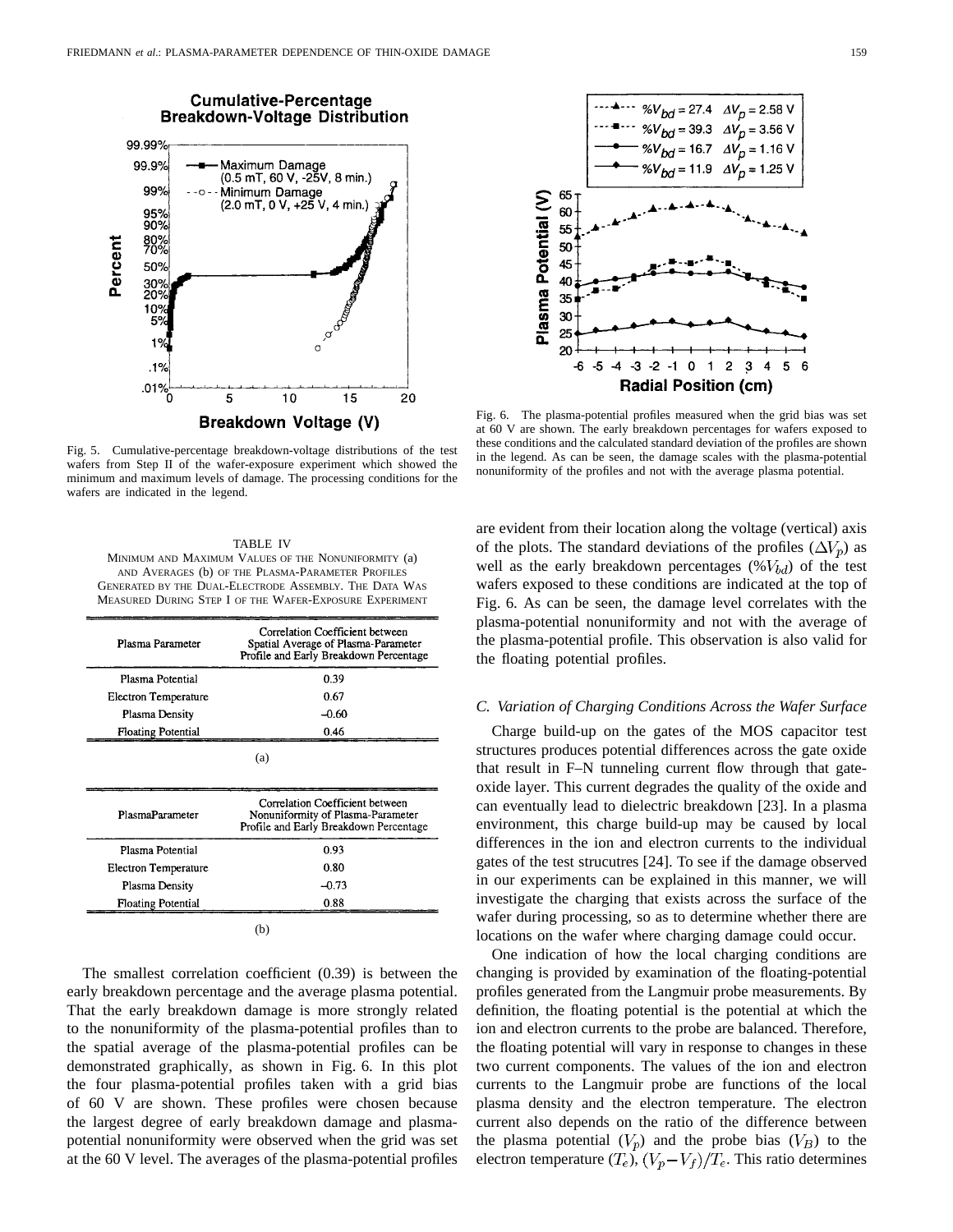

Fig. 7. The difference between the plasma potential and the floating potential for the profiles plotted previously in Fig. 4 are shown. For the uniform profile, the difference between the two potentials remains relatively constant. The nonuniform profile shows that the floating potential is much closer to the plasma potential in the center of the plasma and indicates that the floating potential is not simply following the changes in the plasma potential. The processing conditions are provided in the figure.

the fraction of electrons in the plasma which have sufficient kinetic energy to overcome the potential-energy barrier at the probe, according to the Boltzmann relationship [25]. This means that the floating potential is ultimately adjusted by the changes in the local plasma conditions (plasma potential, electron temperature, and ion and electron densities).

As was shown in Fig. 4(b), the floating-potential profiles generated when the dual-electrode assembly is used exhibit a wide range of spatial averages and nonuniformities. In this figure, the uniform profile is relatively flat, with an average of 17.1 V and a standard deviation of 1.5 V, while the average and standard deviation of the nonuniform floating-potential profile are 19.3 and 18.4 V, respectively.

It may be possible that the changes in the floating-potential profiles simply reflect the variation of the plasma potential across the surface of the wafer. To see that this is not the case, we can reference the floating potential to the plasma potential and plot radial profiles of the difference between them. (If the floating potential were following the plasma-potential variations, we would expect that their difference would be constant.) Profiles of the difference between the plasmapotential and floating-potential profiles  $(V_p - V_f)$  profiles) plotted in Fig. 4(b) are shown in Fig. 7. Looking at the  $V_p - V_f$ profiles in Fig. 7, we can see that, in the uniform case, the difference between the plasma potential and the floating potential is relatively constant across the surface of the wafer (about 17.5 V). For the most nonuniform case, however, the potential difference ranges from 4.8–42.4 V. Therefore, the floating potential is not following the variations of the plasma potential. In particular, for nonuniform profiles we see that the floating potential is closer to the plasma potential near the center of the wafer.

As mentioned above, the floating potential varies in response to changes in the local values of the plasma potential, electron temperature, and ion and electron densities, in order to satisfy



Fig. 8. Ratio of the electron current to the ion current at the plasma potential as determined from the Langmuir probe measurements. The processing conditions for the uniform and nonuniform profiles are the same as those in Figs. 4 and 7.

the floating condition (net current equal to zero). When a Langmuir probe is biased at the plasma potential, however, the ion and electron currents collected by the probe are unequal. In an unmagnetized dc plasma, the ratio of the electron saturation current to the ion saturation current is given by the square root of the ratio of the electron mass to the ion mass [26]. For an oxygen plasma, this ratio is 242. In a magnetic field, the electron current to a probe is suppressed because electrons are held tightly to the magnetic field lines and their mobility across the magnetic field is limited [27]. In this ECR system, which has a strong magnetic field, the measured saturation current ratio is typically about 50. As the ratio of the electron current to the ion current at the plasma potential changes, the floating potential will be different. For example, assuming the other plasma parameters remain constant, if the current ratio decreases (either due to a decrease in the electron current or an increase in the ion current) the floating potential will increase toward the plasma potential since the potential difference needed to achieve current equalization is smaller.

Radial profiles of the ratios of the electron current to the ion current at the plasma potential  $(I_e/I_i)$  profiles) for the two cases shown in Fig. 7 are plotted in Fig. 8. For the uniform  $I_e/I_i$  profile shown in Fig. 8, the current ratio ranges from  $-32$  to  $-45$ , and for the nonuniform profile the range of the ratio is from  $-1.4$  to  $-55$ . The uniformity of the current-ratio profiles is determined mainly by the level of the grid bias, being more nonuniform when the grid bias is high. As can be seen, the  $V_p - V_f$  profiles (Fig. 7) follow the variation of the current-ratio profiles. The variations in the plasma potential and the electron temperature will also affect the value of the local floating potential, but the changes resulting from the different current ratios are seen to dominate the behavior of the floating-potential profiles.

The electron and ion currents, from which the ratios plotted in Fig. 8 were calculated, are shown in Fig. 9(a) and (b),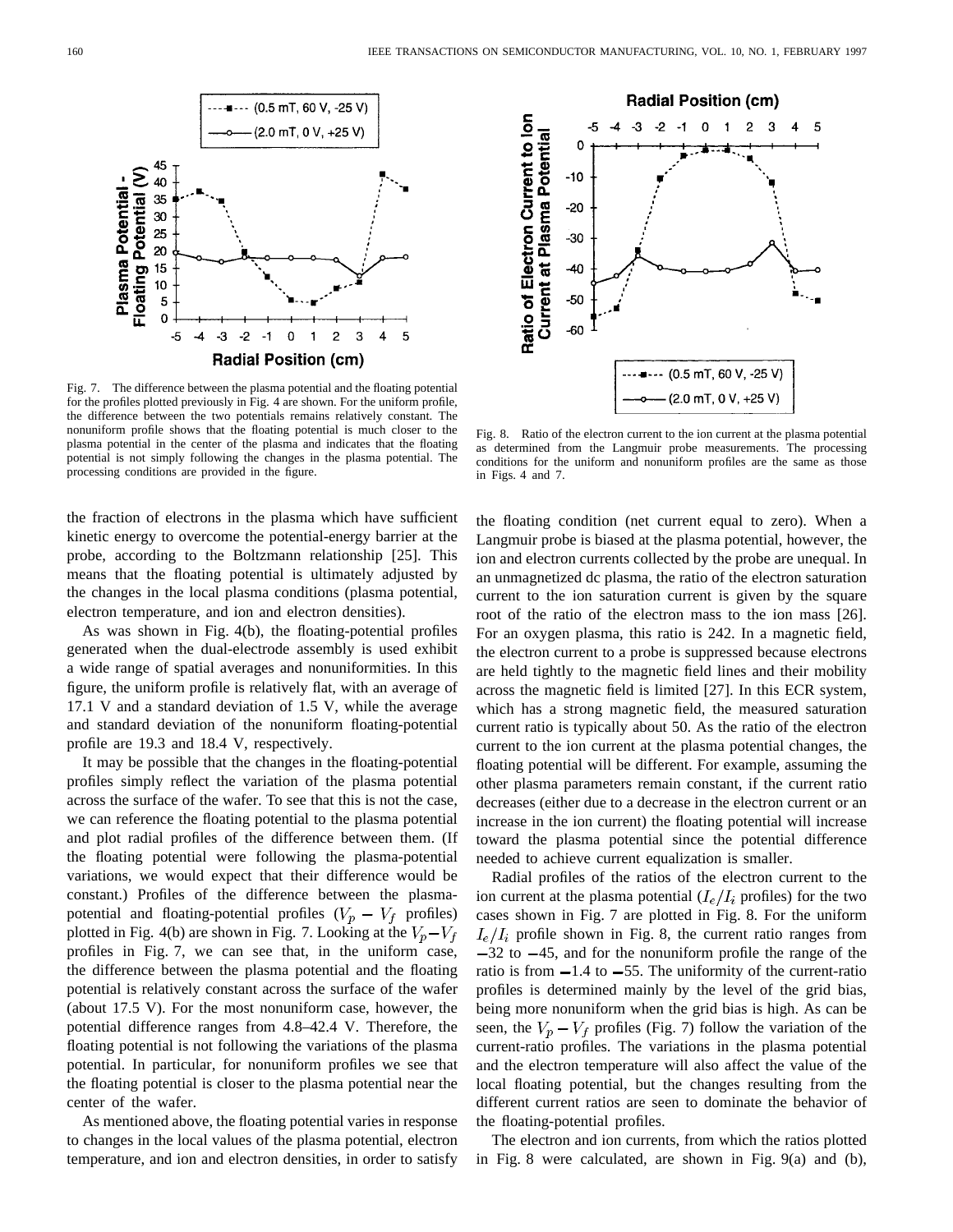

Fig. 9. (a) The electron current and (b) the ion current for the nonuniform (NU) and uniform (U) profiles shown in Fig. 8.

respectively. Based on these Figures we can see that, in the nonuniform case, the variation in the current ratio is primarily due to the decrease in the electron current beneath the grid compared to the ion current. In the nonuniform case, the electron current is over 100 times greater at the edge of the wafer relative to the center, while the ion current is only about four times greater at the edge of the wafer in comparison to the center. The greater reduction of the electron current in the center of the wafer (in proportion to the wafer edge) at high grid bias is due in part to a depletion of electrons along the magnetic field lines that are connected to the grid electrode and more effective cross-field diffusion of ions compared to electrons [21].

To relate the above discussion to the wafer charging conditions, we must consider what is occurring on the surface of the wafer. Initially, before any of the antenna structures have broken down, the test wafer behaves as an insulator. This implies that the wafer must locally satisfy the floating condition and currents cannot flow along the wafer surface. When the plasma is turned on, the ion and electron currents to the wafer surface (and the other plasma boundaries as well) are unbalanced. Specifically, the electron current is initially much greater than the ion current because of the differences in their mobilities. Since the wafer is an insulator, charge will build up due to the local imbalance of the ion and electron currents. This surface charge changes the potential of the wafer with respect to the plasma, which in turn causes the electron current to adjust. Eventually, sufficient charge accumulates and a steady state is reached [24] in which either 1) the ion and electron currents are balanced, or 2) a current is flowing through the gate oxide of the test structure



Fig. 10. Equivalent-circuit model of the test wafer and the wafer-stage electrode. The individual test structures are represented as the parallel network of the field-oxide capacitor  $C_f$  and the gate-oxide capacitor  $C_g$ . Each test structure is allowed to have a different gate voltage  $(V_i, i = 1$  to n, where  $n$  is the number of test structures) to account for variations in the floating potential across the surface of the wafer. The wafer-stage electrode, the rf blocking capacitor, and the tuning capacitors in the matching network are represented by the series capacitance  $C_B$ .

which accounts for the difference in the local ion and electron currents.

Because the plasma parameters are varying over the wafer, the amount of surface charge (and hence the floating potential) will also vary. However, since an rf self bias was applied to the wafer electrode during processing, we must consider how this affects the substrate charging.

When an rf signal is capacitively coupled to a substrate as shown in Fig. 10, an rf self-bias will develop across the coupling capacitor so that the total charge flow per cycle equals zero [25]. That is, the average value of the rf voltage shifts toward a negative potential so that the ion and electron currents to the substrate sum to zero over each rf cycle. The average value of the rf voltage shifts toward negative potential because of the greater mobility of electrons compared to ions, which implies that, in order to conduct a given current, a much smaller potential is required for electrons than for ions [25].

Typically, the magnitude of the rf self-bias is equal to about half of the peak-to-peak rf voltage. For a fixed level of power, the peak-to-peak rf voltage is smaller (and hence the self-bias is less negative) when the plasma density is larger. Conversely, the self-bias shifts toward a negative potential when the plasma density decreases. Given the configuration of the wafer chuck in the ECR system, it was not possible to make measurements of the rf self bias of the wafer. Because the rf power is capacitively coupled to the substrate and the surface of the electrode is an insulator, a dc electrical connection cannot be made. However, measurements have been made in the ECR system by other researchers using an alternative electrode configuration [28]. Their results show that for an rf power level of 50 W, the rf self bias ranges between  $-25$  to  $-75$ V depending on the system conditions. When the rf signal is applied, the rf self bias appears across the coupling capacitor, causing the potential on the surface of the wafer to shift in the direction of the self-bias potential. However, because of the variation of the ion and electron currents across the wafer surface, nonuniform charging will still occur. In particular,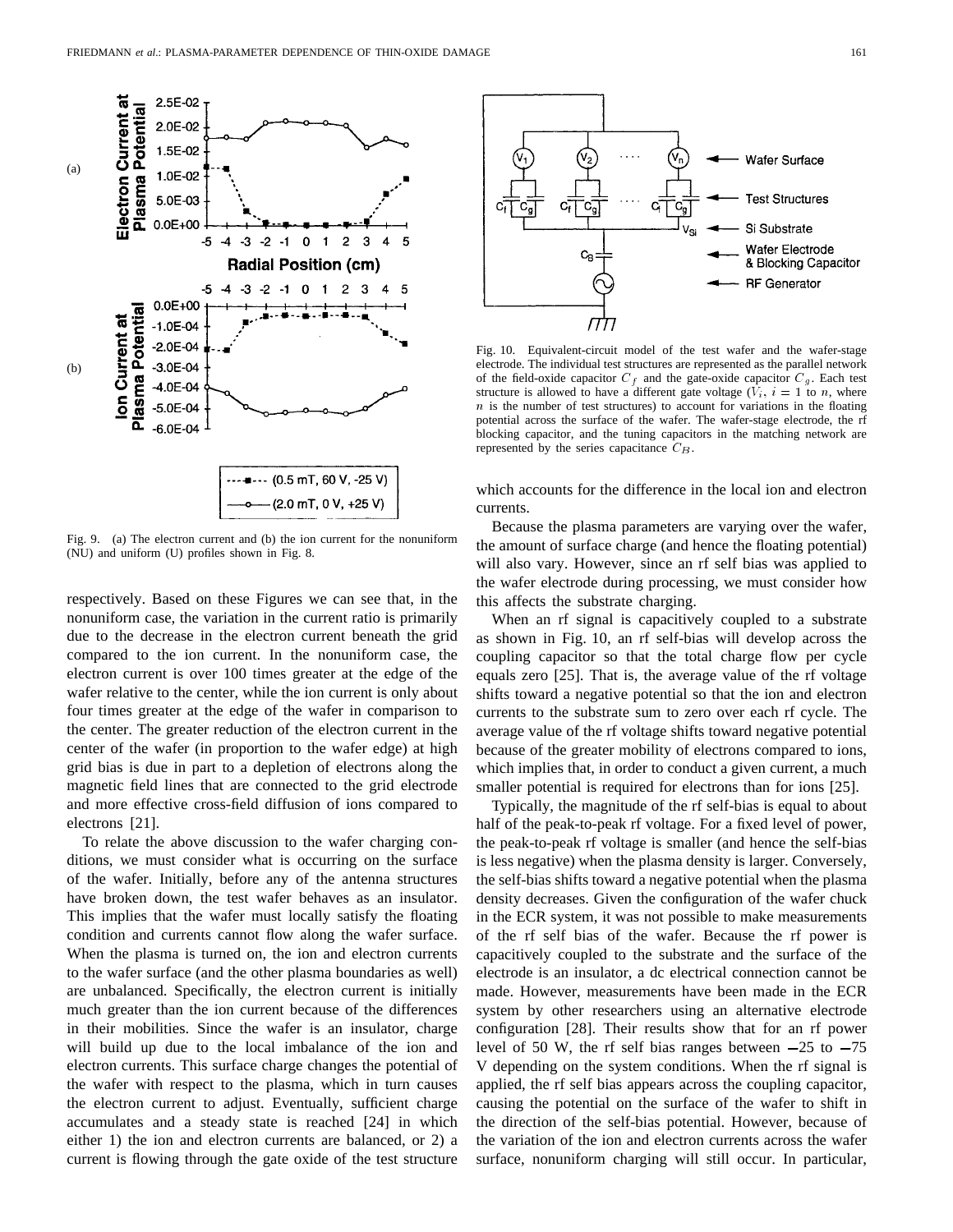

Fig. 11. Wafer maps of the breakdown voltages for test wafers which exhibited (a) the lowest level of damage  $(0\%)$ ,  $(b)$  the next lowest level of damage  $(2\%)$ ,  $(c)$  the third lowest level of damage, and  $(d)$  the maximum level of damage. The conditions (pressure, grid bias, ring bias, an damage (2%), (c) the third lowest level of damage, and (d) the maximum level of damage. The conditions (pressure, grid bias, ring bias, and time) were: (a) damage  $(2\%)$ , (c) the third lowest level of damage, and (d) the maximum level<br>of damage. The conditions (pressure, grid bias, ring bias, and time) were: (a)<br> $(2.0 \text{ mTorr}, 0 \text{ V}, -25 \text{ V}, 8 \text{ min})$ , (b)  $(0.5 \text{ mTorr}, 0 \text{ V}, -25$ V, and 8 min).

given the current-ratio nonuniformities shown in Fig. 8, the wafer will charge more positively at its center.

### *D. Pre-Breakdown Equivalent-Circuit Model*

The silicon substrate of the wafer has a low resistivity and can be considered an equipotential. In order to determine the potential of the silicon substrate with respect to the potential on the surface of the wafer, consider the equivalent circuit of the test wafer and the electrode shown in Fig. 10. Each test structure is represented as a pair of capacitors,  $C_f$  and  $C_g$ , connected in parallel.  $C_f$  and  $C_g$  vary depending on the thickness of the field and gate oxides and the size of the polysilicon pad. In addition,  $V_{Si}$  is the potential of the silicon substrate with respect to ground and  $C_B$  represents the series capacitance of 1) the gap between the wafer and surface of the electrode, 2) the anodized aluminum layer on the surface of the electrode, 3) the rf blocking capacitor itself, and iv) the tuning capacitors of the rf matching network. Henceforth, we will refer to this series combination as the blocking capacitor.

When an rf signal is applied to the wafer stage through the blocking capacitor, an rf self bias appears. Bias charges appear both across the blocking capacitor  $C_B$ , as well as across the individual test structures. We let the bias charge on the blocking capacitor be  $Q_B$ , and the bias charge on each individual test structures be  $Q_i$  (where  $i = 1, \dots, n$ , and n is the number of test structures). Because the blocking capacitor  $C_B$  is connected in series with each test structure, the charge on the blocking capacitor  $(Q_B)$  must equal the sum of the charges on the individual test structures  $(Q_1, Q_2, \dots, Q_n)$ . That is, for the  $n$  test structures,

$$
Q_B = Q_1 + Q_2 + \dots + Q_n.
$$
 (1)

In addition to the self-bias charge, floating potential variations across the surface of the wafer will result in additional charge flowing into these capacitors. Referring to Fig. 10, each test structure has a specific floating potential feeding charge to it. We represent these floating potentials as an array of voltage sources. The voltage source feeding test structure  $i$  has a value  $V_i$  which causes the charge  $\Delta Q_i$  to flow into that particular test structure as well as into  $C_B$ . Since the capacitor  $C_B$  is connected in series with each test structure, the net charge  $\Delta Q_B$  that accumulates in  $C_B$  is the sum of the additional charges on all of the individual test structures. Therefore, similarly to (1), we write

$$
\Delta Q_B = \Delta Q_1 + \Delta Q_2 + \dots + \Delta Q_n. \tag{2}
$$

Using Kirchoff's voltage law, we now sum the voltages around each loop of the circuit to yield

$$
V_1 = \frac{Q_1 + \Delta Q_1}{C_f + C_g} + V_{Si},
$$
  
\n
$$
V_2 = \frac{Q_2 + \Delta Q_2}{C_f + C_g} + V_{Si},
$$
  
\n
$$
\vdots \qquad \vdots
$$
  
\n
$$
V_n = \frac{Q_n + \Delta Q_n}{C_f + C_g} + V_{Si}.
$$
\n(3)

We let  $C$  represent the average parallel capacitance of each test structure  $(C = C_f + C_g)$  and sum these *n* equations to get

$$
V_1 + V_2 + \dots + V_n = \frac{Q_1 + \Delta Q_1}{C} + \frac{Q_2 + \Delta Q_2}{C} + \dots + \frac{Q_n + \Delta Q_n}{C} + nV_{Si}
$$
 (4)

or

$$
\sum_{i=1}^{n} V_i = \left[ \frac{\sum_{i=1}^{n} (Q_i + \Delta Q_i)}{C} \right] + nV_{Si}.
$$
 (5)

Substituting (1) and (2) gives

$$
\sum_{i=1}^{n} V_i = \frac{Q_B + \Delta Q_B}{C} + nV_{Si}.
$$
 (6)

But, since  $Q_B + \Delta Q_B = C_B V_{Si}$ 

$$
\sum_{i=1}^{n} V_i = \frac{C_B V_{Si}}{C} + nV_{Si} = \left(\frac{C_B}{C} + n\right) V_{Si}.
$$
 (7)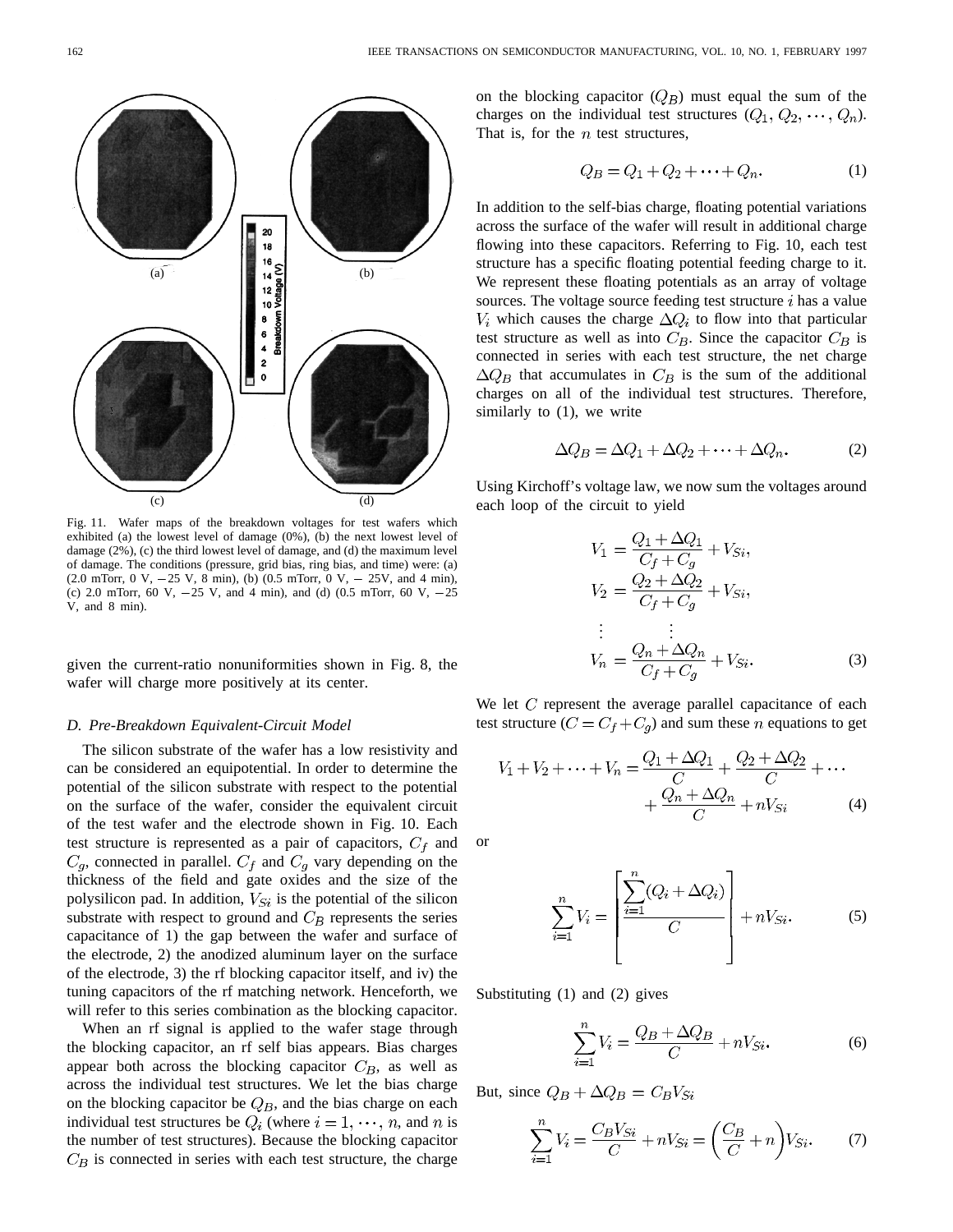Dividing both sides by the expression enclosed in parentheses yields the following expression for the potential of the silicon substrate:

$$
V_{Si} = \frac{\sum_{i=1}^{n} V_i}{\frac{C_B}{C} + n}.
$$
\n(8)

In effect, (8) shows that  $V_{Si}$  is produced as the result of a series capacitive voltage-dividing action between capacitors  $C_B$  and nC. That is, the two capacitors of the series voltage divider are 1) the series capacitance of the wafer electrode and rf network and 2) the parallel capacitance of the  $n$  MOS capacitor test structures.

Approximating the capacitors of the test structures as parallel plate capacitors, the average capacitance  $C$  of an antenna structure is calculated to be 10 pF using a relative dielectric constant for  $SiO<sub>2</sub>$  of 3.9. As described above, the capacitance  $C_B$  includes the series capacitances of the wafer-electrode gap, the anodized aluminum layer on the surface of the wafer electrode, the rf blocking capacitor, and the tuning capacitors of the rf matching network. The capacitance of this series network is approximately 1 nF. Therefore, the ratio  $C_B/C$ in (8) is  $\approx$ 100. By comparison, the number of test structures on a wafer  $(n)$  is on the order of 20000. Consequently, we can neglect the capacitance ratio  $C_B/C$  compared to n in the denominator of (8), so it becomes

$$
V_{Si} = \frac{1}{n} \sum_{i=1}^{n} V_i.
$$
 (9)

The potential of the silicon substrate is thus the average potential on the gates of the test structures. Since the test structures are located uniformly across the surface of the wafer, we can approximate the potential of the silicon substrate as the average potential across the surface of the wafer.

If the potential across the surface of the wafer is uniform, the potential of the silicon substrate will be equal to the potential on the surface of the wafer, and the potential difference across the gate-oxide layers of the test structures will be small. If, on the other hand, the potential across the surface of the wafer is nonuniform, the potential of the silicon substrate will be between the extremes of the surface potential. In this case, large potential differences can occur across the gateoxide layers of the test structures depending on the shape and magnitude of the nonuniformity. When the magnitude of these potential differences between the gate of the test structures and the silicon substrate is large enough, F–N current will tunnel through the gate-oxide layer and create damage. Profiles of the potential difference across the gate-oxide layer have been calculated and will be presented in the following section.

It should be noted that this model and its calculations are based on the situation that exists before Fowler–Nordheim tunneling happens. Since the damage is actually caused by the tunneling current, once tunneling occurs the voltage  $V_i$  will change according to the local plasma current drive capacity after tunneling.



Fig. 12. The calculated profiles of the potential difference across the gate-oxide layer. These profiles correspond to the wafer maps shown in Fig. 11.

#### *E. Whole-Wafer Maps of Plasma-Induced Damage*

Whole-wafer maps of the breakdown-voltage data for the test structures with the largest antenna ratios have been made. These maps show where the damage is occurring on the test wafers. The wafer maps measured for the wafer exposed to conditions in which the ring bias was set at  $-25$  V are shown in Fig.  $11(a)$ –(d), which are ordered in terms of increasing damage levels. (Note that the wafers exposed to conditions in which the ring bias was set at  $+25$  V, but with the same levels for pressure and grid bias, exhibited similar damage levels.) The wafer maps with the minimum (0%) and maximum (39%) damage levels are shown in Fig. 11(a) and (d), respectively. The map for the minimum damage level shows only small variations in the breakdown voltage between 13–16 V. These variations are characteristic of the intrinsic breakdown of the test structures and, in this case, none of the test structures displayed early breakdown. The breakdown voltages on the map of the wafer with the maximum damage range from 0–18 V, and there are both large areas where the test structures have experienced significant early breakdown and areas where the test structures appear to be undamaged.

Assuming that the variation of the wafer surface potential during processing is the same as the variation of the floatingpotential profiles measured with the Langmuir probe, we can use the results of the equivalent-circuit model presented in the previous section to calculate radial profiles of the potential difference across the gate-oxide layers. First, the potential of the silicon substrate is calculated as the area-weighted average of a particular floating-potential profile assuming azimuthal symmetry. The oxide potential-difference profiles are then generated by subtracting the silicon-substrate potential from the individual floating-potential measurements of the profile. The oxide potential-difference profiles for the wafer maps from Fig. 11 are shown in Fig. 12. In relationship to the twodimensional wafer maps, the Langmuir-probe profiles were measured along a line rotated approximately  $75^{\circ}$  counterclockwise from the diameter that is parallel to the major flat of the wafer.

Comparing the wafer maps and the potential-difference profiles, it is evident that the damaged regions correspond to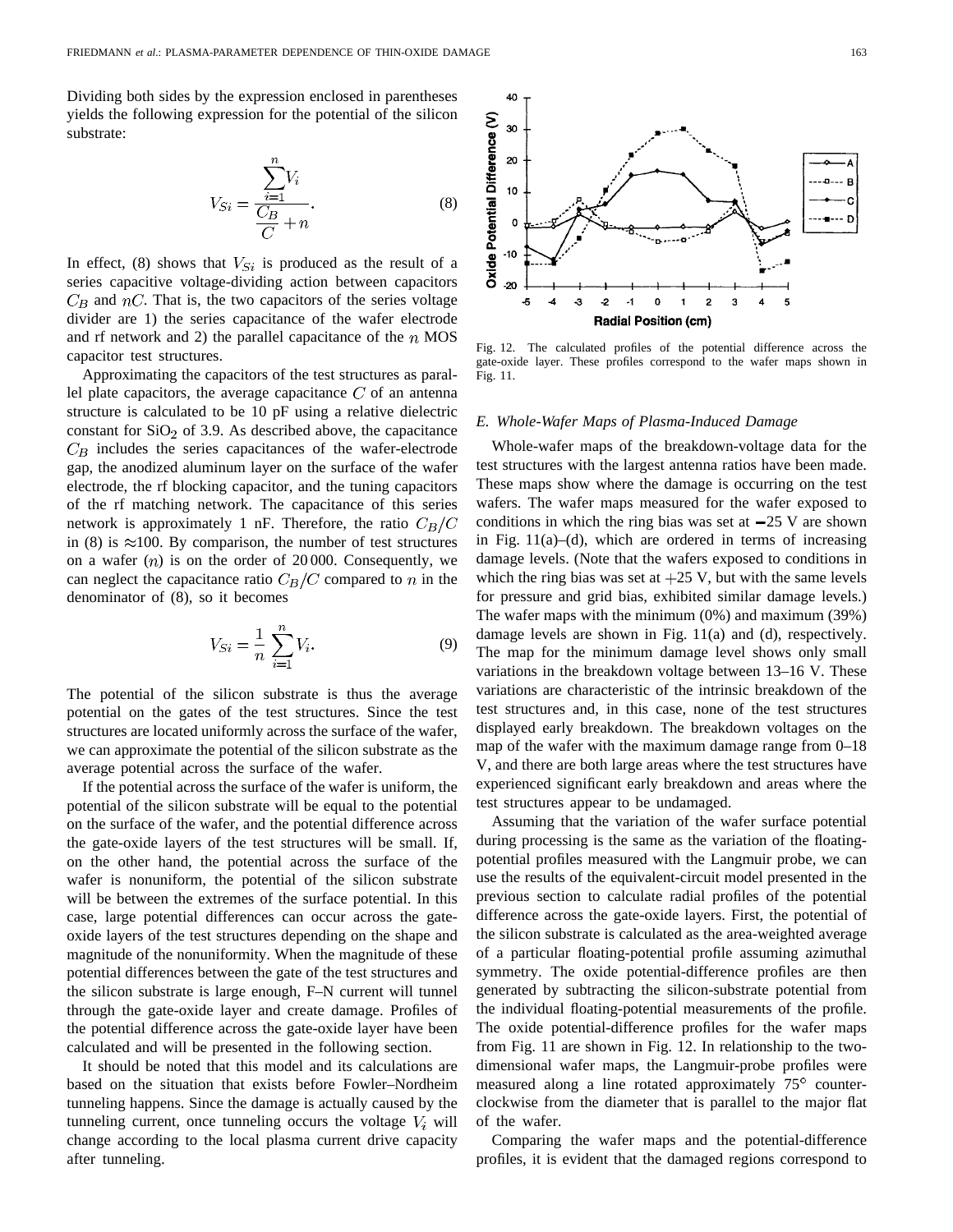the locations where the potential difference across the gateoxide layer is largest. For the wafer map shown in Fig. 11(a), the calculated potential difference (profile A in Fig. 12) ranges from  $-3$  V to  $+4$  V. The F–N tunneling current that can flow through the gate oxide under the influence of this potential difference can be determined from the Fowler–Nordheim current equation [29], [30], which is the current-voltage characteristic for F–N tunneling:

$$
I_{F-N} = A_g C \left(\frac{V_{ox}}{t_g}\right)^2 \exp\left(\frac{-\alpha t_g}{V_{ox}}\right). \tag{10}
$$

Here,  $I_{F-N}$  is the F–N tunneling current flowing through the test structure and  $V_{ox}$  is the potential across the thin gate oxide.  $A_q$  is the area of the thin gate oxide through which the current is flowing and  $t_q$  is the thickness of the thin gate oxide layer as described above. In addition,  $C = 20 \mu A/V^2$ , and  $\alpha = 250$ MV/cm are known constants [30]. Note that (10) assumes that the current density is uniform across the gate oxide area of the test structure. Using the largest potential difference (4.1 V) shown in profile A of Fig. 12, the F–N current through a single MOS capacitor test structure with a gate-oxide area of 400  $\mu$ m<sup>2</sup> and a gate-oxide thickness of 10 nm is calculated to be  $9.2 \times 10^{-25}$  A. Clearly, the gate oxide will not be damaged under these conditions.

For Fig. 11(b), the corresponding potential difference profile (profile B in Fig. 12) ranges from  $-6-9$  V, and is peaked at  $r = \pm 3$  cm. Examining the wafer map for this profile [Fig. 11(b)], we can see that a low level of damage is evident near the same radial locations as the potential-difference peaks. For a gate-oxide potential difference of 9 V, the F–N tunneling current is  $5.6 \times 10^{-9}$  A, which is small. However, since the azimuthal locations of the probe measurements and the regions of damage are not the same, it is likely that asymmetries exist such that the oxide potential difference is larger in the damaged regions.

The wafer maps of the breakdown voltages shown in  $11(c)$ and (d) exhibited the largest damage levels. These wafers were exposed when a high bias (60 V) was applied to the grid of the dual-electrode assembly, which were the same processing conditions which generated the largest nonuniformities of the plasma parameters. The wafer map of Fig. 11(c) shows that the majority of the damage is occurring near the center of the wafer where the calculated oxide potential differences are the greatest. For these conditions the oxide potential difference were between  $-11$  and 16 V. For the  $-11$  V potential difference, the F–N tunneling current is  $1.3 \times 10^{-6}$  A, which is beginning to approach a level at which breakdown voltage degradation can occur. For the 16 V potential difference, the F–N tunneling current is calculated to be  $3.4 \times 10^{-3}$  A. When the F–N current is of this magnitude, breakdown of the gateoxide layer will quickly occur. For the wafer maps shown in Fig. 11(d), the calculated profiles of the oxide potential difference (profile D in Fig. 12), as well as the overall damage levels, are greater than those shown in Fig. 11(c) and profile C in Fig. 12. Here, the potential differences ranged from  $-15-30$  V with correspondingly large F–N tunneling currents. In addition, damage is evident both at the center and edges of the wafer, consistent with the profiles of the oxide potential difference.

#### V. SUMMARY AND CONCLUSIONS

In studying plasma-induced damage in the ECR system, the dual-electrode assembly was used to controllably adjust the absolute magnitude and nonuniformity of the plasma parameters. After being subjected to these varied plasma conditions, the test wafers exhibited a wide range of damage levels as well.

Statistical correlations between the spatial averages and nonuniformities of the plasma-parameter profiles and the early breakdown percentages showed that the nonuniformities of both the plasma potential and the floating potential are most strongly correlated with the degree of plasma-induced damage. Strong correlations also exist between the early breakdown percentage and the nonuniformity of both the electrontemperature and plasma-density profiles. In addition, the correlations show that the averages of the plasma-potential and floating-potential profiles are not determining factors for generating damage.

The variation of the floating-potential profiles is evidence of the variation of the ion and electron currents across the surface of the wafer. In particular, the floating potential is larger in the center of the plasma when the grid bias of the dual-electrode assembly is set at a high level because the electron current is suppressed (or depleted) underneath the grid in comparison to the ion current. Since the wafer is (initially) an insulator, the surface must locally satisfy the floating condition Thus, the floating potential provides an indication of the degree of local surface charging.

From the equivalent-circuit model of the test wafer and the wafer-stage electrode it was determined that the potential of the silicon substrate is approximately equal to the average potential across the surface of the wafer. Therefore, when the potential across the surface of the wafer is uniform, the potential of the silicon substrate will be equal to the potential on the surface of the wafer, and the potential difference across the gate-oxide layers of the test structures will be small. When the potential across the surface of the wafer is nonuniform, the potential of the silicon substrate is located between the extremes of the surface potential. In this case, large potential differences can occur across the gate-oxide layers of the test structures depending on the shape and magnitude of the nonuniformity.

When the magnitude of the potential differences between the gates of the test structures and the silicon substrate is large enough, F–N current will tunnel through the gate-oxide layer and create damage. Radial profiles of the potential differences between the surface of the wafer and the silicon substrate were calculated by assuming that the variation of the initial wafer surface potential is equal to the variation of the floating potential measured with the Langmuir probe. The calculated potential differences were largest when the plasma was most nonuniform. In addition, whole wafer maps of the breakdown voltages indicate that the majority of the damage is occurring in the regions where the potential differences across the gate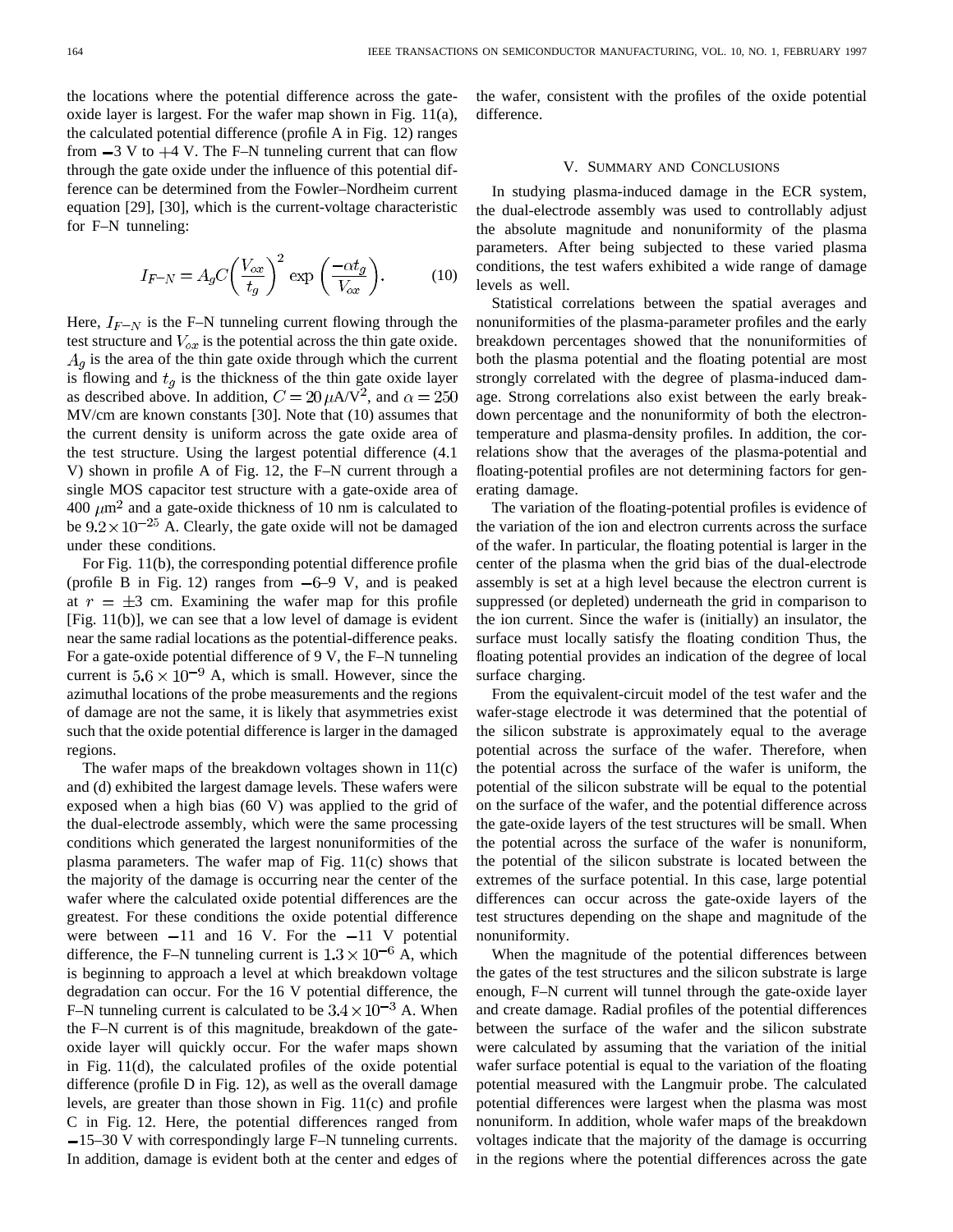oxide are large. From the wafer maps, the damage is seen to be complete in localized regions. Since the damage occurs nonsymmetrically, the region of the wafer on which large potential differences (and hence the greatest amount of local charging) are developed is most likely determining the overall damage levels of the entire wafer.

#### **REFERENCES**

- [1] M. A. Lieberman and R. A. Gottscho, *Physics of Thin Films: Advances in Research and Development,* M. Francombe and J. Vossen, Eds. New York: Academic, 1993, vol. 17.
- [2] J. Asmussen, "Electron cyclotron resonance microwave discharges for etching and thin-film deposition." *J. Vac. Sci. Technol. A,* vol. 7, no. 3, p. 883, 1989.
- [3] P. Singer, *Semicond. Int.,* vol. 16, p. 40, 1993.
- [4] S. J. Pearton, C. R. Abernathy, R. F. Kopf, F. Ren, and W. S. Hobson, *J. Vac. Sci. Technol. B,* vol. 12, no. 3, p. 1333, 1994.
- [5] W. M. Holber, J. S. Logan, H. J. Grabarz, J. T. C. Yeh, J. B. O. Caughman, A. Sugerman, and F. E. Turene, *J. Vac. Sci. Technol. A,* vol. 11, no. 6, p. 2903, 1994.
- [6] O. A. Popov, S. Y. Shapoval, M. D. Yoder, and A. A. Chumakov, *J. Vac. Sci. Tech. A,* vol. 12, no. 2, p. 300, 1994.
- [7] I.-W. Wu, M. Koyanagi, S. Holland, T. Y. Huang, J. C. Mikkelsen, Jr., R. H. Bruce, and A. Chiang, "Breakdown yield and lieftime of thin gate oxides in CMOS processing," *J. Electrochem. Soc.,* vol. 136, no. 347, p. 1638, 1989.
- [8] W. M. Greene, J. B. Kruger, and G. Kooi, "Magnetron etching of polysilicon: Electrical damage," *J. Vac. Sci. Technol. B,* vol. 9, no. 2, p. 366, 1991.
- [9] C. T. Gabriel, "Gate oxide damage from polysilicon etching," *J. Vac. Sci. Technol. B,* vol. 9, no. 2, p. 370, 1991.
- [10] S. Fang and J. P. McVittie, "Thin-oxide damage from gate charging during plasma processing," *IEEE Electron Device Lett.,* vol. 13, no. 5, p. 288, 1992.
- [11] H. Shin, K. Noguchi, and C. Hu, "Modeling oxide thickness dependence of charging damage by plasma processing," *IEEE Electron Device Lett.,* vol. 14, no. 11, p. 509, 1993.
- [12] S. Samukawa, "Dependence of gate oxide breakdown frequency on ion current density distributions during electron cyclotron resonance plasma etching," *Jpn. J. Appl. Phys.,* vol. 30, no. 11A, p. L1902, 1991.
- [13] \_\_\_\_, "Damage caused by stored charge during ECR plasma etching," *Jpn. J. Appl. Phys.,* vol. 29, no. 5, p. 980, 1990.
- [14] T. Namura, H. Okada, Y. Naitoh, Y. Todokoro, and M. Inoue, "Experimental and theoretical study of the charge buildup in an ECR etcher," *Jpn. J. Appl. Phys.,* vol. 29, no. 10, p. 251, 1990.
- [15] M. Kubota, K. Harafuji, A. Misaka, A. Yamano, H. Nakagawa, and N. Normura, "Simulational study for gate oxide breakdown mechanism due to nonuniform electron current flow," in *IEDM Tech. Dig.,* 1991, p. 891.
- [16] T. Namura and H. Uchida, "Charge build=up mechanism in a barrel reactor," in *Proc. 11th Symp. Dry Process,* 1989, p. 74.
- [17] S. Fang and J. P. McVittie, "A model and experiments for thin oxide damage from wafer charging in magnetron plasmas," *IEEE Electron Device Lett.,* vol. 13, no. 6, p. 347, 1992.
- [18] S. Fang, S. Murakawa, and J. P. McVittie, "Modeling of oxide breakdown from gate charging during resist ashing," *IEEE Trans. Electron Devices,* vol. 41, no. 10, p. 1848, 1994.
- [19] J. B. Friedmann, C. Ritter, S. Bisgaard, and J. L. Shohet, "Sensitivity analysis of an algorithm to evaluate langmuir probe traces from an electron-cyclotron-resonance plasma source," *J. Vac. Sci. Tech. A,* vol. 11, no. 4, p. 1145, 1993.
- [20] G. E. P. Box, W. G. Hunter, and J. S. Hunter, *Statistics for Experimenters.* New York: Wiley, 1978.
- [21] J. B. Friedmann, Ph. D. dissertation, Univ. Wisconsin-Madison, 1995.
- [22] N. Hershkowitz, M.-H. Cho, and J. Pruski, "Mechanical variation of plasma potential, electron temperature, and plasma density," *Plasma Sources Sci. Tech.,* vol. 1, no. 2, p. 87, 1992.
- [23] P. Apte, T. Kubota, and K. Saraswat, "Constant current stress breakdown in ultrathin SiO2 films," *J. Electrochem. Soc.,* vol. 140, no. 3, p. 770, 1993.
- [24] S. Fang and J. P. McVittie, "Charging damage to gate oxides in an O<sub>2</sub> magnetron plasma," *J. Appl. Phys.,* vol. 72, no. 10, p. 4865, 1992.
- [25] B. Chapman, *Glow Discharge Processes.* New York: Wiley, 1980.
- [26] N. Hershkowitz, *Plasma Diagnostics: Volume 1, Discharge Parameters and Plasma Chemistry,* O. Auciello and D. L. Flamm, Eds. San Diego: Academic, 1989, pp. 113–183.
- [27] P. C. Strangeby, *Plasma Diagnostics: Vol. 2, Surface Analysis and Interactions,* O. Auciello and D. L. Flamm, Eds. San Diego: Academic, 1989, pp. 157–209.
- [28] K. K. Kirmse and J. A. Meyer, Engineering Research Center for Plasma-Aided Manufacturing, University of Wisconsin-Madison, private communication.
- [29] R. H. Fowler and L. Nordheim, "Electron emission in intense electric fields," *Proc. Roy. Soc. London,* vol. A119, p. 173, 1928.
- [30] H. Shin, K. Nogochi, and C. Hu, "Modeling oxide thickness dependence of charging damage by plasma processing," *IEEE Electron Device Lett.,* vol. 14, no. 11, p. 509, 1993.



**James B. Friedmann** was born in South St. Paul, MN, on October 19, 1964. He received the B.A. degree (physics) from Carleton College, Northfield, MN, in 1987, and the M.S. and Ph.D. degrees in electrical engineering from the University of Wisconsin, Madison, in 1990 and 1995, respectively.

He is currently working for Texas Instruments Semiconductor Group in the DP1 wafer fab, Dallas, TX. This work includes development and production of polysilicon and silicon etch processes for 0.25 and sub-0.25  $\mu$ m geometries.



**J. Leon Shohet** (S'56–M'62–SM'72–F'78) received the Ph.D. degree from Carnegie Mellon University, Pittsburgh, PA, in electrical engineering in 1961.

He served on the faculty of The Johns Hopkins University, Baltimore, MD, before joining the faculty of the University of Wisconsin, Madsion, in 1966, where he was appointed Professor of Electrical & Computer Engineering in 1971. He currently serves as the Director of the University's NSF Engineering Research Center for Plasma-

Aided Manufacturing as well as the Director of the Torsatron/Stellarator Laboratory, a major Department of Energy fusion research facility, and is the past Chairman of the Department of Electrical and Computer Engineering. He is the author of two textbooks on plasma science, more than 125 journal articles, and more than 400 conference papers. He holds six patents. His research interests are: plasma-aided manufacturing; fusion, especially waves, instabilities, heating, confinement, and diagnostics; communications; magnetohydrodynamics; electromagnetic field theory; biophysics; quantum electronics, and lasers.

Dr. Shohet is a Fellow of the American Physical Society. He received the Frederick Emmons Terman Award of the American Society for Engineering Education, the Merit Award of the IEEE's Nuclear and Plasma Sciences Society, the IEEE Richard F. Shea Award, the IEEE Plasma Science Prize, the IEEE Centennial Medal, and the John Yarwood Memorial Medal from the British Vacuum Council. He founded the IEEE TRANSACTIONS ON PLASMA SCIENCE in 1973.



**Robert Mau** recently receved the Ph.D. degree in statistics, with a minor in art history, from the University of Wisconsin, Madison under Michael Newton. His dissertation was the application of MCMC to phylogenetic inference, which he has presented to the statistics and evolutionists community.

He has been collaborating with scientists at the ERC for the last three years, and hopes to pursue a career in industry.

Dr. Mau was a winner of the student paper competition sponsored by the statistical computing section of the American Statistical Association.